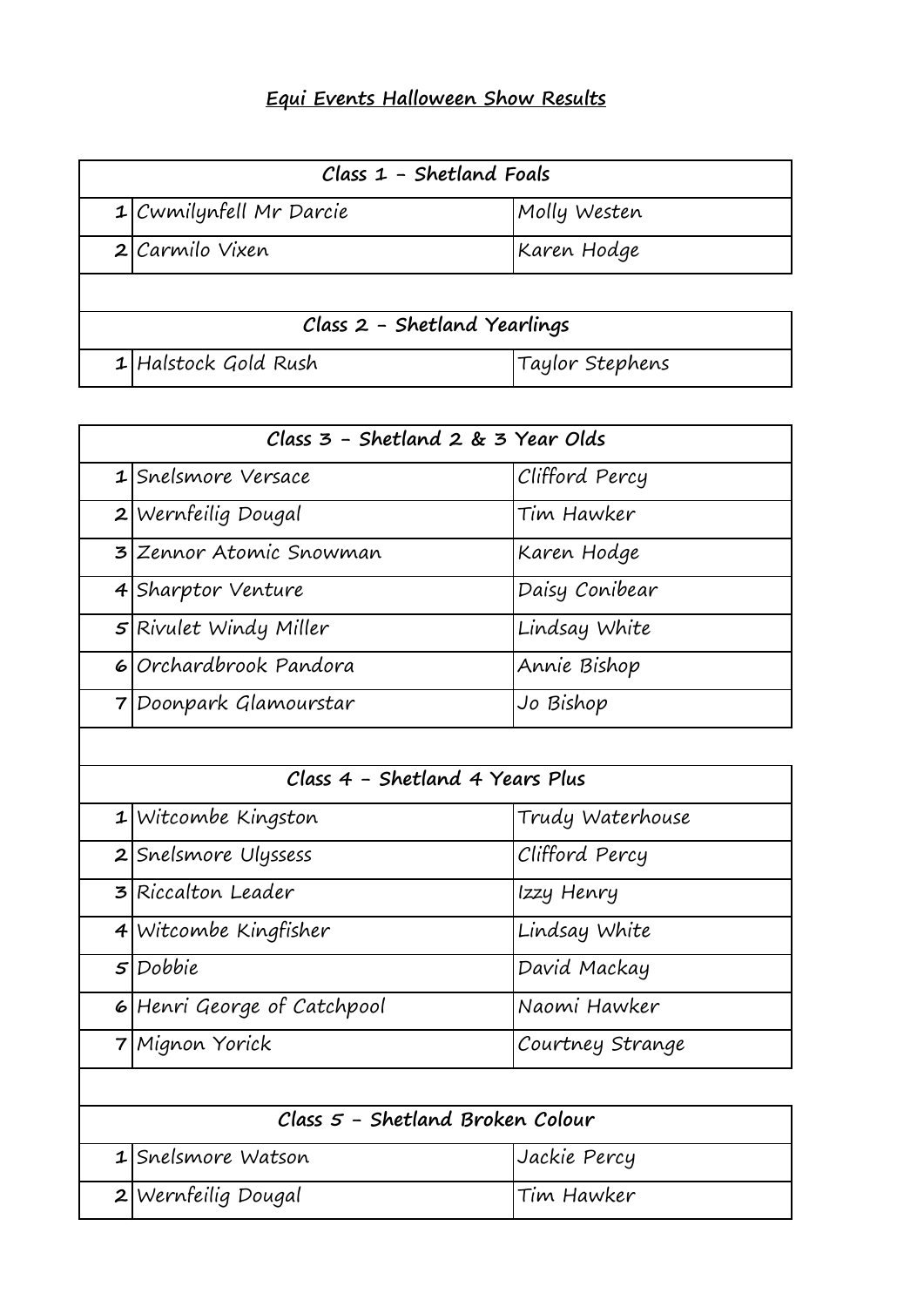| 3 Witcombe Kingfisher | Lindsay White    |
|-----------------------|------------------|
| 4 Mignon Yorick       | Courtney Strange |

| Class 6 - Shetland Solid Colour |                           |                  |
|---------------------------------|---------------------------|------------------|
|                                 | $1$ Witcombe Humphrey     | Trudy Waterhouse |
|                                 | 2 Zennor Atomic Snowman   | Karen Hodge      |
|                                 | <b>3</b> Sharptor Venture | Daisy Conibear   |
|                                 | 4 Rivulet Windy Miller    | Lindsay White    |
|                                 | 5 Doonpark Glamour Star   | Jo Bishop        |
|                                 | 6 Cymilynfell Mr Darcie   | Molly Westen     |
|                                 | 7 Halstock Gold Rush      | Tracey Stephens  |

| Shetland Championship  |                  |  |
|------------------------|------------------|--|
| Ch Snelsmore Versace   | Clifford Percy   |  |
| R Ch Witcombe Kingston | Trudy Waterhouse |  |

| Class 7 - New Combination |                                    |                |
|---------------------------|------------------------------------|----------------|
|                           | 1 Asthete Aztec Warrior            | Harriet Lister |
|                           | $2$ Model Farm UK It's After Eight | Anne Collier   |
|                           | 3 Blackspirits Silver Dream        | Carole Lindsey |
|                           | 4 Paintbox Imagery Twilight        | Tracey Gowen   |
|                           | 5 Dukes Dancin Colours             | Jess Hunt      |

| Class 8 - Miniature Foal                         |                      |  |
|--------------------------------------------------|----------------------|--|
| 1 BMS Another Hersheys Grand Prestige Suzie Gray |                      |  |
| 2 Caluka UK Gothic Beauty                        | Clare Cardwell       |  |
| 3 Oatleys Crystal Talisman                       | Moira Oatley         |  |
| 4 Model Farm UK Arctic Moon                      | Jess Downham         |  |
| 5 Springtree Prince Alfred                       | <b>Brad Saunders</b> |  |
| 6 Springtree Chiqutita                           | Leann Stutt          |  |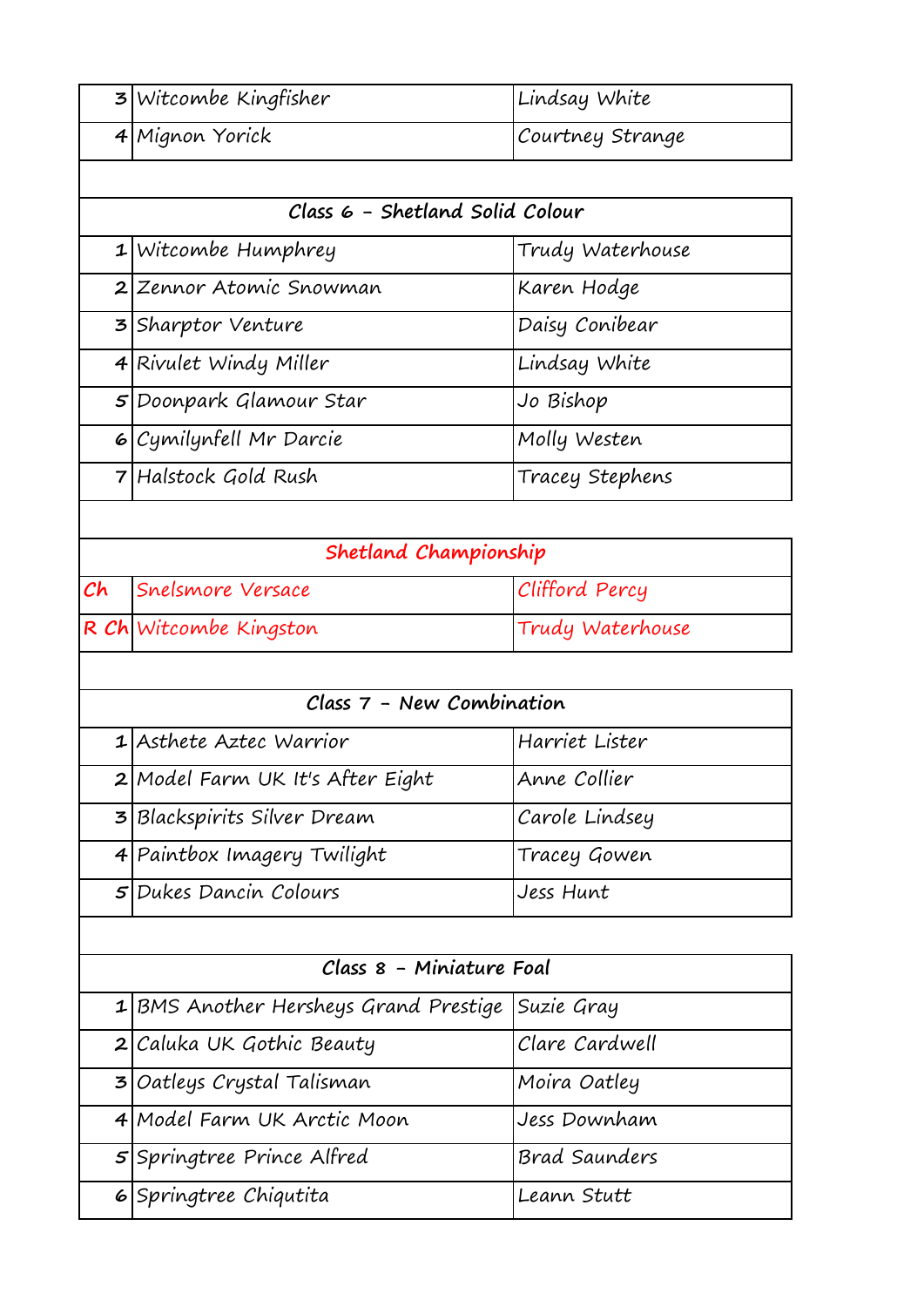| 7 Blackspirits Silver Dream               | Carole Lindsey   |
|-------------------------------------------|------------------|
| 8 Springtree Arabella                     | Kerry Stutt      |
|                                           |                  |
| Class 9 - Yealing Miniature               |                  |
| 1 Princeleigh Silver Pearl                | Mandy Phillips   |
| 2 Caluka UK Nicos Fire Dancer             | Clare Cardwell   |
|                                           |                  |
| Class 10 - 2 Year Old Miniature           |                  |
| 1 Ballykeppogue Distinctly Impressive     | Kim Johns        |
| 2 Ballykeppogue Distinctly Regal          | Julie Read       |
| <b>3</b> Pinetrees UK Dancing in the Dark | Suzie Gray       |
| 4 Looking Glass Charming Work of Art      | Image Man        |
| 5 Ballykeppogue Distinct Darkness         | Rebakah Read     |
| 6 Looking Glass Call Me Senorita          | Image Man        |
| 7 Oakleigh CFH Sweet Savannah             | Jennifer Hammett |
| 8 Lucky Four Nates Rosalina               | Gail Bastian     |
| 9 Little England Rebels Lucky Star        | Neal Brenton     |
| 10 Dancing Daisy Thunderstorm             | Shirley West     |
|                                           |                  |
| Class 11 - 3 Year Old Miniature           |                  |
| $1$  Paintbox Imagery Twilight            | Chelsea Gowen    |
| 2 Joy Gem Busy Being Fabulous             | Sue Mettler      |
| 3 Model Farm UK It's After Eight          | Jess Downham     |
| 4 Model Farm UK Silver Lace               | Jess Downham     |
| 5 Poco de Oro Maybe Reign                 | Carol Lindsey    |
|                                           |                  |
| Class 12 - 4 Year Old + Miniature         |                  |
| 1 Looking Glass Platinum                  | Image Man        |
| 2 Aesthete Aztec Warrior                  | Harriet Lister   |
| <b>3</b> Looking Glass Cavallino          | Suzie Gray       |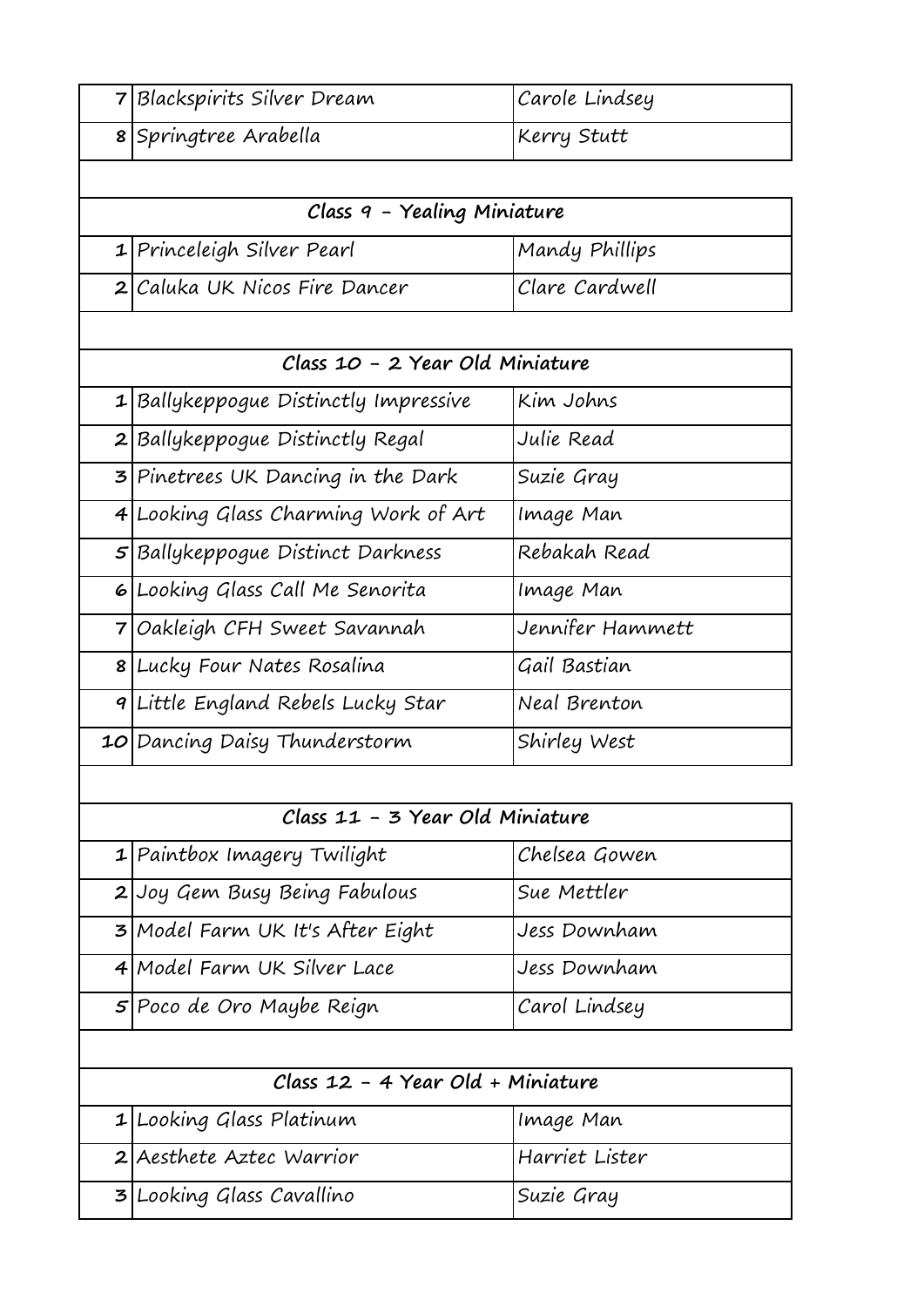|    | 4 Looking Glass Gangsta                  | Wendy Hawkins         |
|----|------------------------------------------|-----------------------|
|    | 5 Zephyr Woods Tomcat of WCRGV           | <b>Heather Morris</b> |
|    | 6 Waywood Buglet                         | Annie Bishop          |
|    | 7 Royal Oaks Averys Dressed to Impress   | William Lister        |
|    | 8 Dukes Dancing Colours                  | Jess Hunt             |
|    |                                          |                       |
|    | Age Championship                         |                       |
| Ch | Ballykeppogue Distinctly Impressive      | Kim Johns             |
|    | R Ch BMS Another Hersheys Grand Prestige | Suzie Gray            |
|    |                                          |                       |
|    | Class 13 - Solid Colour Miniature        |                       |
|    | $1$ <i>Oatleys Crystal Talisman</i>      | Moira Oatley          |
|    | 2 Model Farm UK It's After Eight         | Jess Downham          |
|    | 3 Springtree Chiqutita                   | Leann Stutt           |
|    | 4 Ballykeppogue Distinct Darkness        | Rebekah Read          |
|    | 5 Ballykeppogue Distinctly Regal         | Julie Read            |
|    | 6 Caluka UK Lady in Red                  | Phillipa Townsend     |
|    |                                          |                       |
|    | Class 14 - Broken Colour Miniature       |                       |
|    | 1 Looking Glass Gangsta                  | Wendy Hawkins         |
|    | 2 SHM Eros Emerson                       | Phillipa Townsend     |
|    | 3 Princeleigh Silver Pearl               | Shirley Williams      |
|    | 4 Royal Oaks Averys Dressed to Impress   | William Lister        |
|    | 5 Model Farm UK Arctic Moon              | Jess Downham          |
|    | 6 Paintbox Twilight Zone                 | Image Mann            |
| 7  | Oakleigh CFH Sweet Savannah              | Jennifer Hammett      |
|    | 8 Lucky Four Nates Rosalina              | Gail Bastian          |
|    | 9 Little England Rebels Lucky Star       | Neal Brenton          |
|    | 10 Springtree Prince Alfred              | Brad Saunders         |
|    |                                          |                       |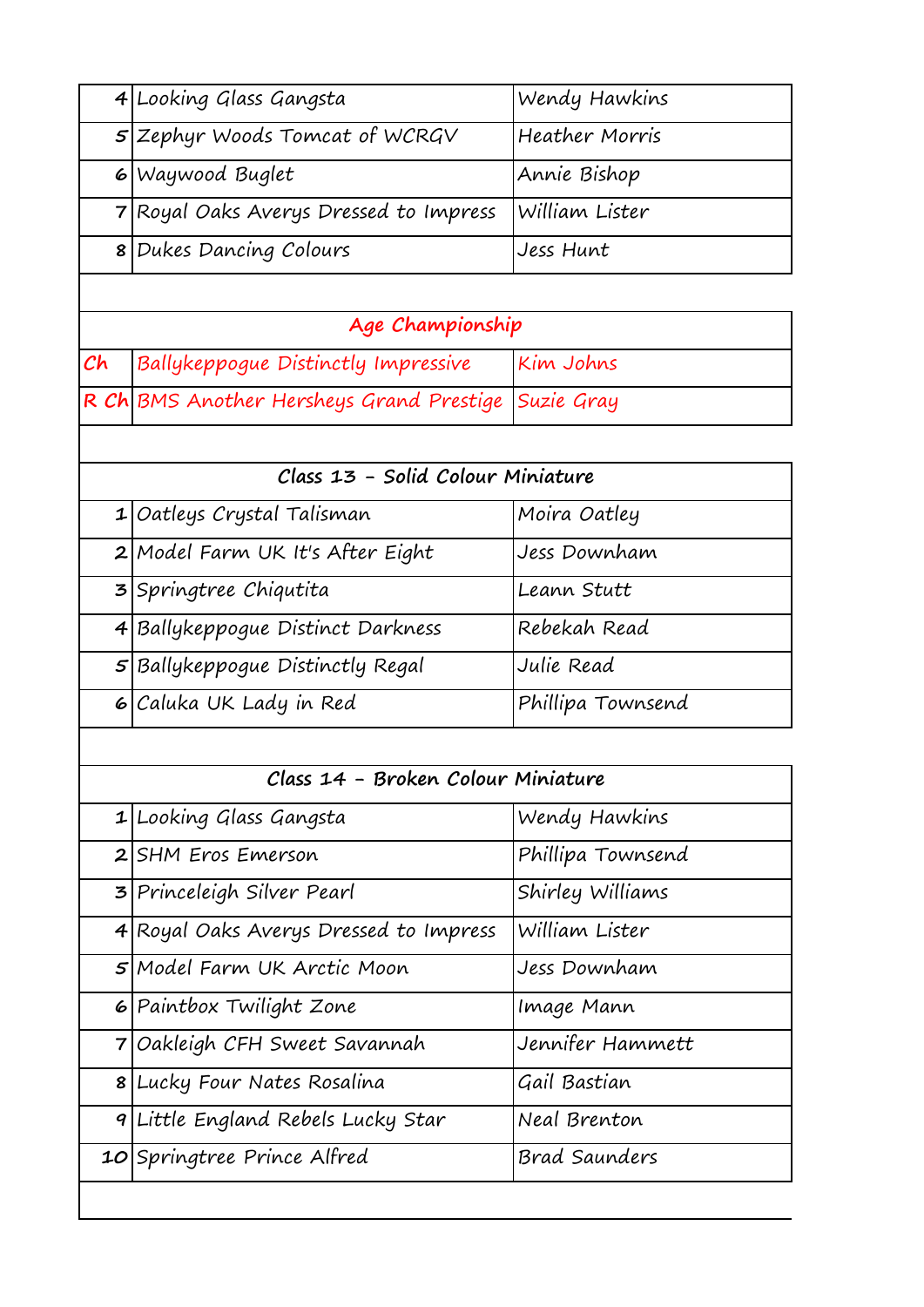| Class 15 - Alternative Colour Miniature |                                      |                       |  |
|-----------------------------------------|--------------------------------------|-----------------------|--|
|                                         | $1$  Zephyr Woods Tomcat of WCRGV    | Heather Morris        |  |
|                                         | 2 Looking Glass Charming Work of Art | Image Man             |  |
|                                         | 3 Paintbox Twilight Zone             | Chelsea Gowen         |  |
|                                         | 4 Aesthete Aztec Warrior             | Harriet Lister        |  |
|                                         | 5 Springtree Arabella                | Kerry Stutt           |  |
|                                         | 6 Joy Gem Busy Being Fabulous        | Sue Mettler           |  |
|                                         | 7   Model Farm UK Silver Lace        | Jess Downham          |  |
|                                         |                                      |                       |  |
| Colour Championship                     |                                      |                       |  |
| $\mathcal C\mathsf{h}$                  | Zephyr Woods Tomcat if WCRGV         | <b>Heather Morris</b> |  |
|                                         | R Ch Looking Glass Gangsta           | Wendy Hawkins         |  |
|                                         |                                      |                       |  |
| <b>Fancy Dress</b>                      |                                      |                       |  |
|                                         |                                      |                       |  |

| Ch Royal Oaks Averys Dressed to Impress Harriet and William Lister |              |
|--------------------------------------------------------------------|--------------|
| $ R Ch $ Looking Glass Call Me Senorita                            | lOceano Mann |

| Class 16 - Scaled Down Hack |                                      |                |
|-----------------------------|--------------------------------------|----------------|
|                             | 1 Poco de Oro Maybe Reign            | Carole Lindsey |
|                             | 2 Ballykeppogue Distictly Impressive | Kim Johns      |

| Class 17 - Scaled Down Riding Horse |                                      |                |
|-------------------------------------|--------------------------------------|----------------|
|                                     | 1 Ballykeppogue Distinctly Regal     | Julie Read     |
|                                     | 2 Pinetrees UK Dancing in the Dark   | Suzie Gray     |
|                                     | 3 Paintbox Imagery Twilight          | Chelsea Gowen  |
|                                     | 4 Lucky Four Nates Rosalina          | Gail Bastian   |
|                                     | $5$ <i>Oatley's Crystal Talisman</i> | Moira Oatley   |
|                                     | 6 Princeleigh Silver Pearl           | Mandy Phillips |
|                                     | 7 Ballykeppogue Distinct Darkness    | Rebekah Read   |
|                                     | 8   Model Farm UK Silver Lace        | Jess Downham   |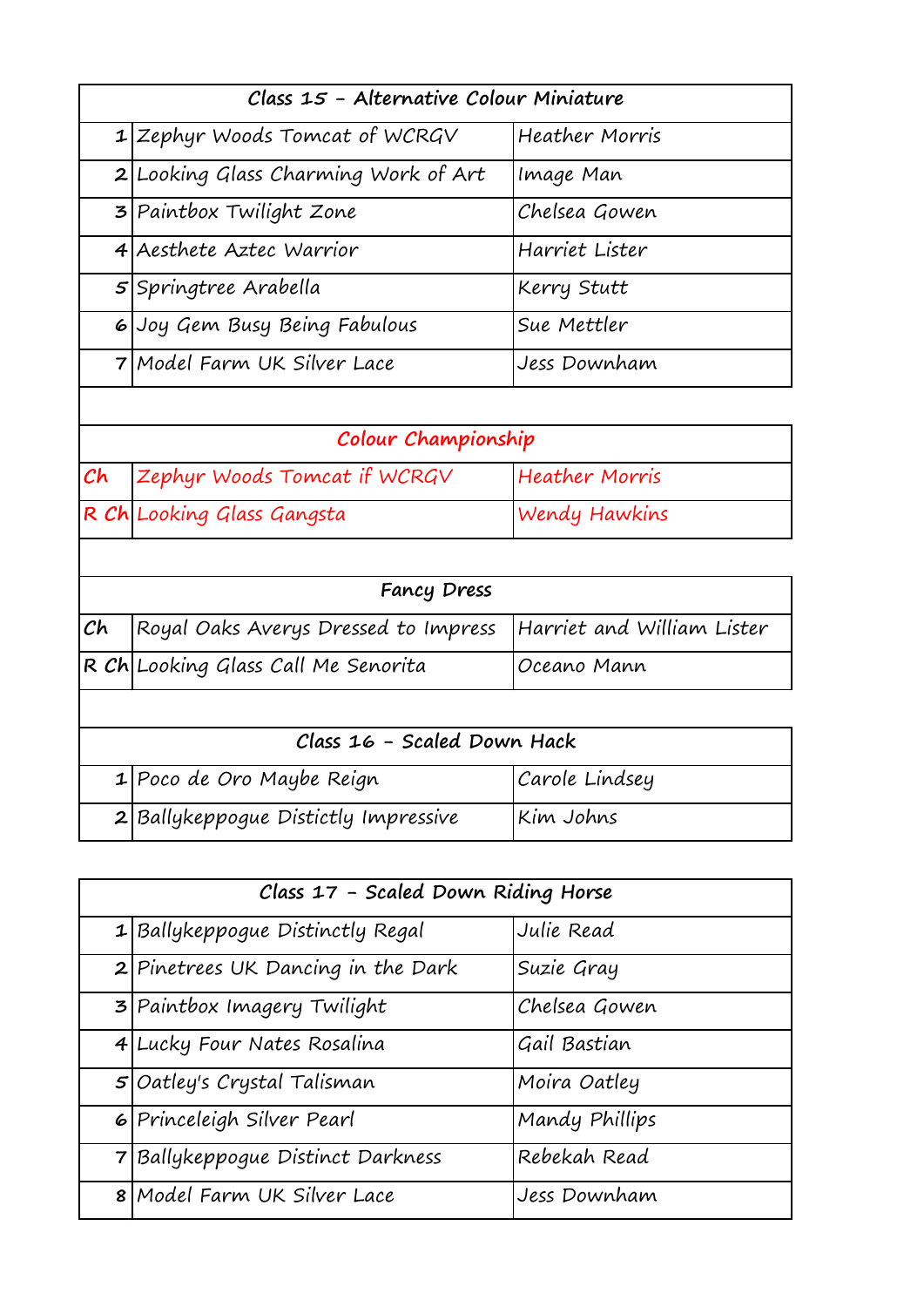| Class 18 - Scaled Down Hunter |                                        |                   |
|-------------------------------|----------------------------------------|-------------------|
|                               | 1 SHM Eros Emerson                     | Phillipa Townsend |
|                               | $2$ Zephyr Woods Tomcat of WCRGV       | Heather Morris    |
|                               | <b>3</b> Model Farm UK Its After Eight | Jess Downham      |
|                               | 4 Witcombe Kington                     | Trudy Waterhouse  |
|                               | 5 Tinkerley Pippy Longstocking         | Jess Hunt         |
|                               | 6 Waywood Buglet                       | Annie Bishop      |
|                               | 7 Joy Gem Busy Being Fabulous          | Sue Mettler       |
|                               | 8 Raci Morning Mist of Iona            | Dawn Hawker       |

| Scaled Down Championship |                              |                   |
|--------------------------|------------------------------|-------------------|
|                          | <b>Ch</b> SHM Eros Emerson   | Phillipa Townsend |
|                          | R Ch Poco de Oro Maybe Reign | Carole Lindey     |

| Class 19 - Registerd AMHR/ASPC |                                  |                |
|--------------------------------|----------------------------------|----------------|
|                                | $1$ Paintbox Twilight Zone       | Image Man      |
|                                | 2 Paintbox Imagery Twilight      | Chelsea Gowen  |
|                                | 3 Caluka UK Gothic Beauty        | Clare Cardwell |
|                                | 4 Looking Glass Gangsta          | Wendy Hawkins  |
|                                | $5$ Zephyr Woods Tomcat of WCRGV | Heather Morris |
|                                | 6 Caluka UK Nicos Fire Dancer    | Clare Cardwell |
|                                | 7 Lucky Four Nates Rosalina      | Gail Bastian   |

| Class 20 - Registerd AMHA |                                    |                   |
|---------------------------|------------------------------------|-------------------|
|                           | $1$ Caluka UK Gothic Beauty        | Clare Cardwell    |
|                           | 2 SHM Eros Emerson                 | Philippa Townsend |
|                           | 3 Little England Rebels Lucky Star | Neal Brenton      |
|                           | 4 Scott Creek Monarch Velour       | Tracey Gowen      |
|                           | 5 Caluka UK Nicos Fire Dancer      | Clare Cardwell    |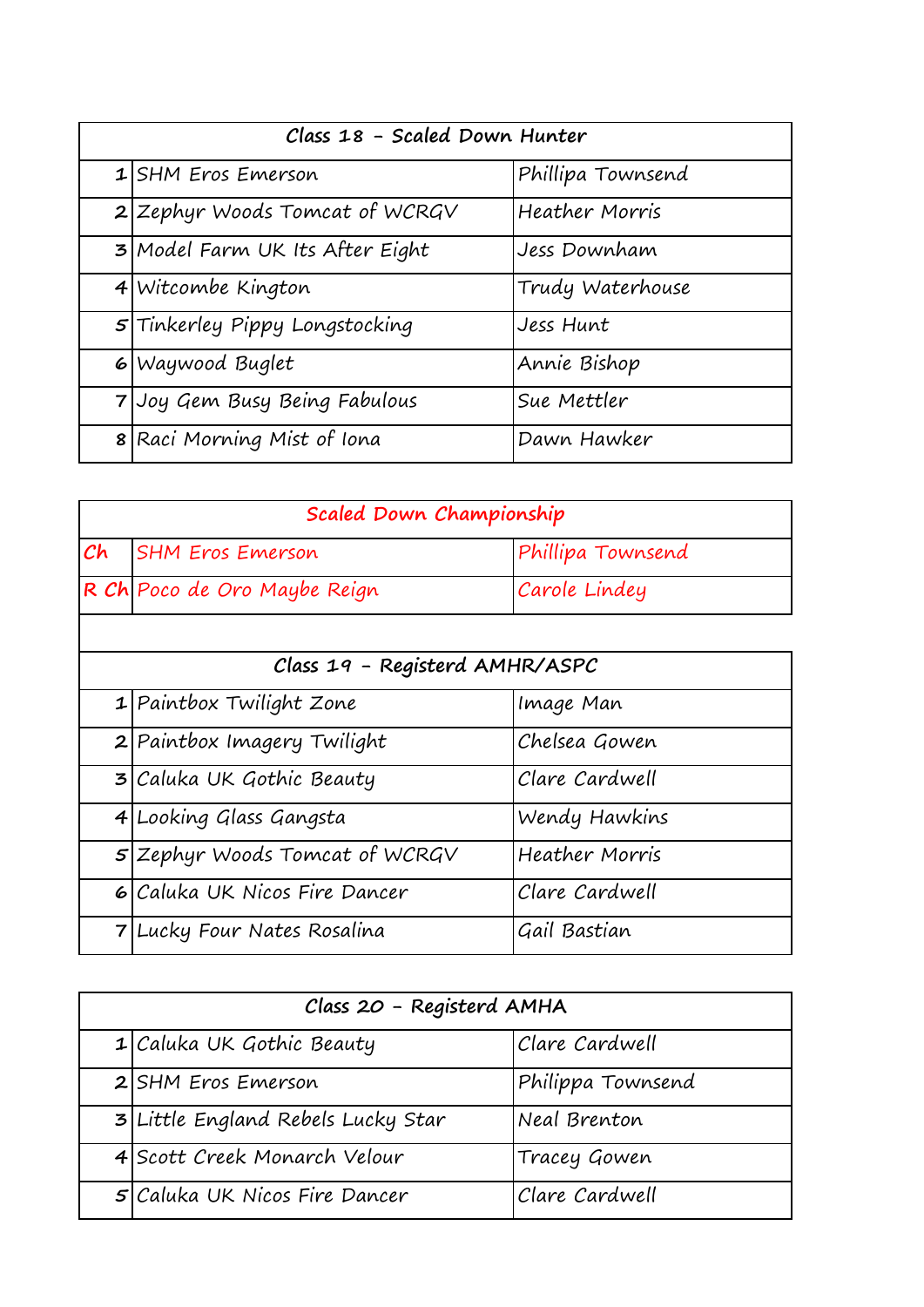| 6 Zephyr Woods Tomcat of WCRGV                        | Heather Morris |
|-------------------------------------------------------|----------------|
| 7 Tinkerley Pippy Longstocking                        | Jess Hunt      |
| 8 Royal Oaks Averys Dressed to Impress William Lister |                |

| Class 21 - 75% British Bloodlines |                                |            |
|-----------------------------------|--------------------------------|------------|
|                                   | 1 Looking Glass Platinum       | Image Mann |
|                                   | 2 Tinkerley Pippy Longstocking | Jess Hunt  |

| Class 22 - Falabella / Part Bred Falabella |                                         |            |
|--------------------------------------------|-----------------------------------------|------------|
|                                            | 1 Looking Glass Cavallino               | Suzie Gray |
|                                            | 2 Ballykeppogue Distinct Darkness       | Julie Read |
|                                            | <b>3</b> Looking Glass Call Me Senorita | Image Man  |

| Class 23 - Part Bred AMHA/BMHS/AMHR/AMHA |                                       |              |
|------------------------------------------|---------------------------------------|--------------|
|                                          | 1 Ballykeppogue Distinctly Impressive | Kim Johns    |
|                                          | 2 Ballykeppogue Distinctly Regal      | Julie Read   |
|                                          | 3 Ballykeppogue Distinct Darkness     | Rebekah Read |
|                                          | 4 Raci Morning Mist of Iona           | Dawn Hawker  |
|                                          | 5 Joy Gem Busy Being Fabulous         | Sue Mettler  |

| <b>Breed Championship</b> |                                          |            |
|---------------------------|------------------------------------------|------------|
|                           | <b>Ch</b> Paintbox Twilight Zone         | Image Mann |
|                           | R Ch Ballykeppogue Distinctly Impressive | Kim Johns  |

|    | Under 34" Championship      |                   |
|----|-----------------------------|-------------------|
| Ch | <b>SHM Eros Emerson</b>     | Phillipa Townsend |
|    | R Ch Looking Glass Platinum | Image Man         |

| Over 34" Championship                    |           |
|------------------------------------------|-----------|
| Ch   Ballykeppogue Distinctly Impressive | Kim Johns |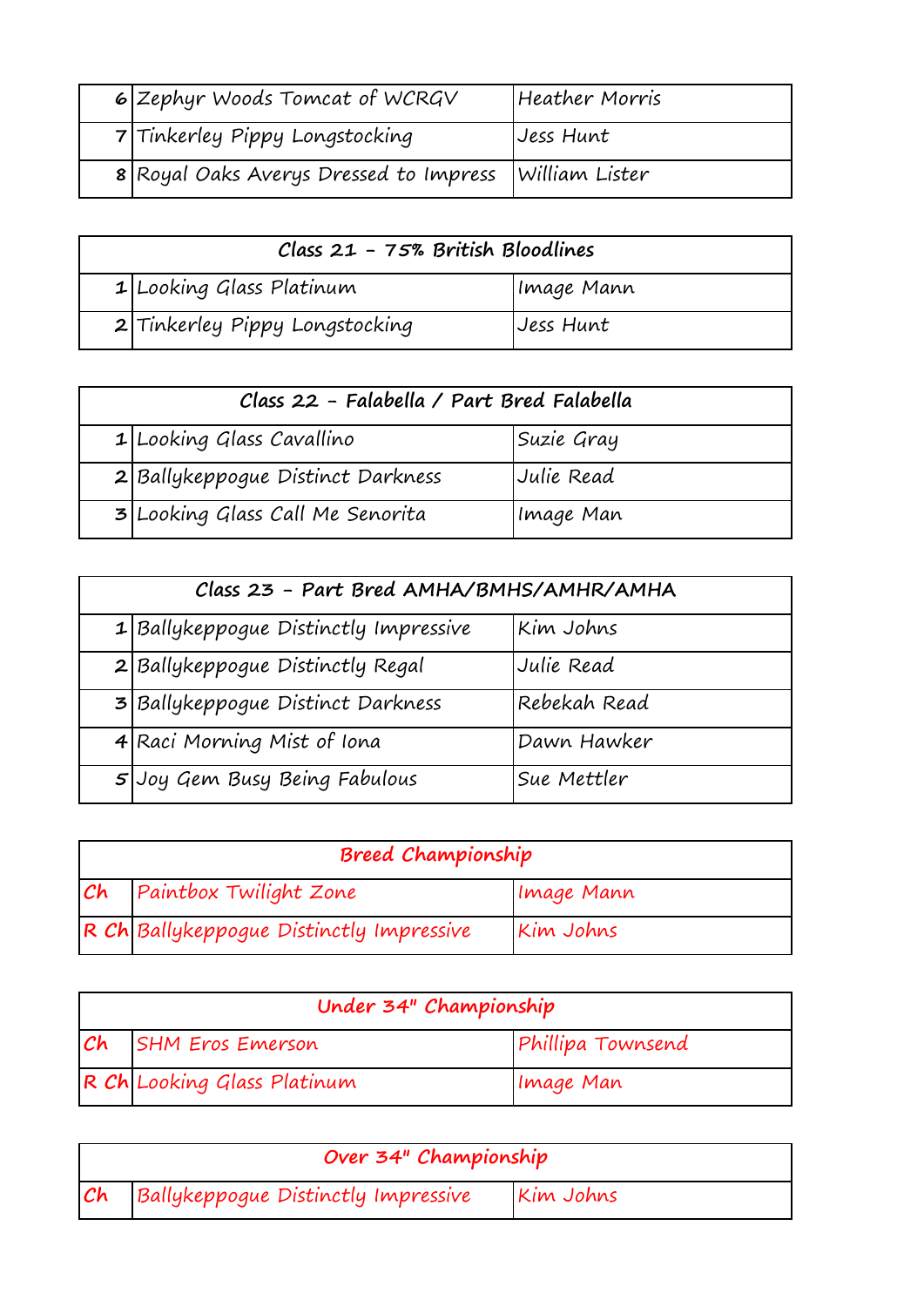| R Ch Looking Glass Gangsta | <b>Wendy Hawkins</b> |  |
|----------------------------|----------------------|--|
|                            |                      |  |

| Gelding Incentive Championship           |                  |
|------------------------------------------|------------------|
| <b>Ch</b> Witcombe Humphrey              | Trudy Waterhouse |
| R Ch Ballykeppogue Distinctly Impressive | Kim Johns        |

| Supreme Championship        |                |
|-----------------------------|----------------|
| <b>Ch</b> Snelsmore Versace | Clifford Percy |
| R Ch Paintbox Twilight Zone | Image Man      |

| Class 24 - New Combination In Hand |                |
|------------------------------------|----------------|
| $1$ Ridgehill Lucifer              | Kelsie Savage  |
| 2 Danaway Coalition                | Megan Ward     |
| $3$ Picasso                        | Leah Griffin   |
| 4 Harry                            | Esme Loveridge |
| 5 Henfynyw Cream Flow              | Lauren Jones   |

| Class 25 - Young Handler     |                |
|------------------------------|----------------|
| $1$ Penclose Gift            | Freddie Deacon |
| 2 Scott Creek Monarch Velour | Theo Downer    |
| <b>3</b> Riccalton Leader    | Izzy Henry     |
| 4 Mignon Yorick              | David Mackay   |
| $5$ Harry                    | Esme Loveridge |
| 6 Dobbie                     | Eilidh Mackay  |

| Class 26 - Mature Handler    |               |
|------------------------------|---------------|
| $1$ Rudie                    | Lisa Fowler   |
| 2 Lamplands Lady Linda       | Helen Kennett |
| 3 Dancing Daisy Thunderstorm | Shirley West  |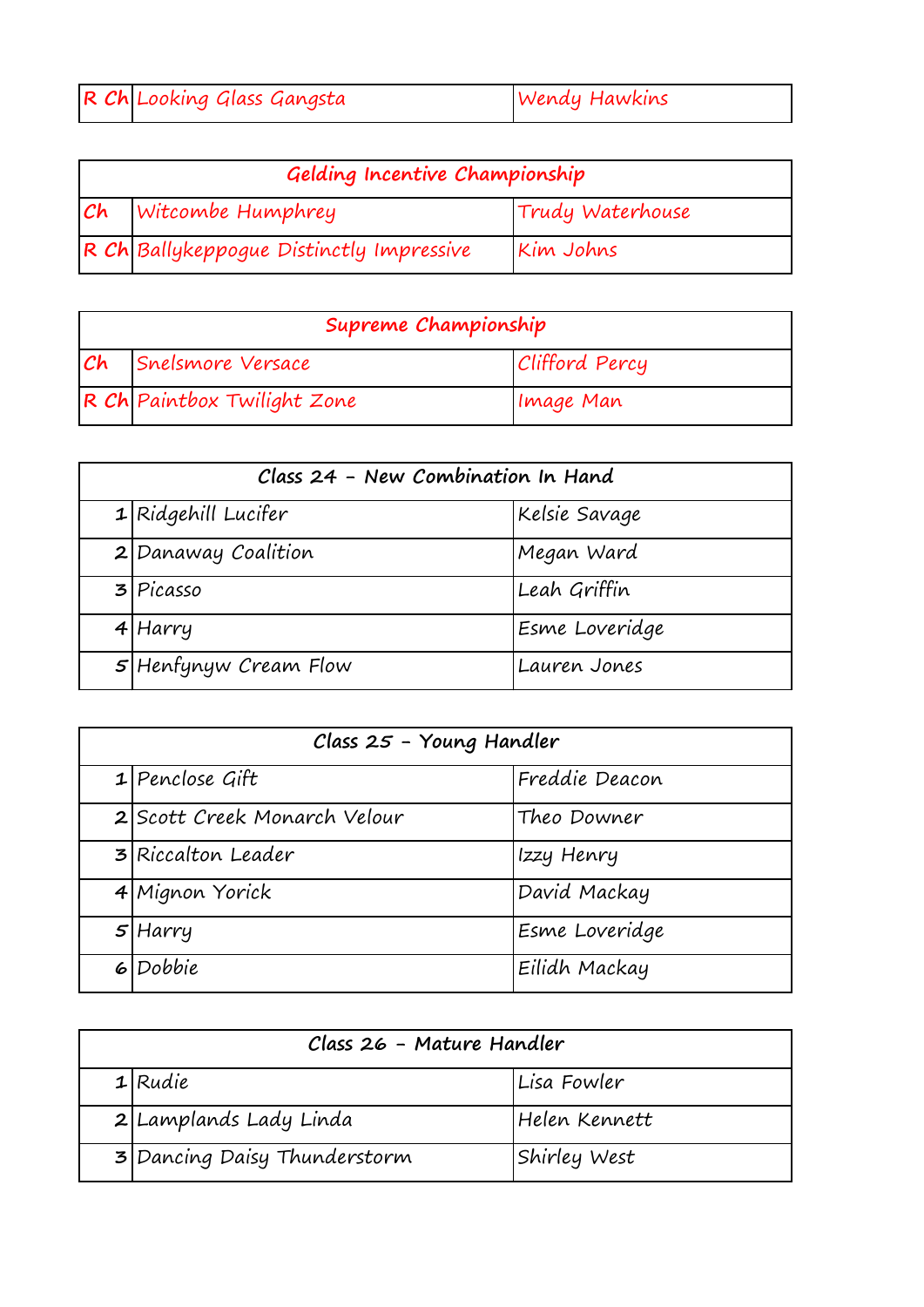| Class 27 - Veteran |                                  |                |  |
|--------------------|----------------------------------|----------------|--|
|                    | $1$ Zephyr Woods Tomcat of WCRGV | Heather Morris |  |
|                    | 2 Whitehawk Bicardi Show Time    | Rhea Kellow    |  |
|                    | 3 George XI                      | Kelsie Savage  |  |

| Class 28 - Foreign Breed         |                     |
|----------------------------------|---------------------|
| $1$ Zephyr Woods Tomcat of WCRGV | Heather Morris      |
| 2 Indigo Queen of Hearts         | <b>Marion Eaves</b> |
| 3 Bugsy Malone                   | Paul Savage         |

| Class 29 - Part Bred Horse / Pony |                        |               |  |
|-----------------------------------|------------------------|---------------|--|
|                                   | 1 Tickety Boo          | Steve Everett |  |
|                                   | 2 Diptford Pollyanna   | Katie Bennett |  |
|                                   | 3 Hollybush Allurement | Sam Mackaill  |  |
|                                   | 4 Kincullia Mayjor     | Allana Green  |  |

| Class 30 - M&M Small Breeds |                                |               |  |
|-----------------------------|--------------------------------|---------------|--|
|                             | 1 Drenrow Del Amitri           | Sue Wilkinson |  |
|                             | 2 Lamplands Lady Linda         | Helen Kennett |  |
|                             | $3$ <i>Witcombe Kingfisher</i> | Lindsay White |  |
|                             | 4 Dobbie                       | David Mackay  |  |

| Class 31 - M&M Large Breeds |                       |               |  |
|-----------------------------|-----------------------|---------------|--|
|                             | $1$ Ridgehill Lucifer | Kelsie Savage |  |
|                             | 2 Severnvale Utopia   | Sophie Nicol  |  |
|                             | 3 Sandyhill Matt      | Helen Lomas   |  |
|                             | $4$ Laddy             | Jayne Harman  |  |
|                             | 5 Danaway Coalition   | Megan Ward    |  |
|                             | 6 Henfynyw Cream Flow | Lauren Jones  |  |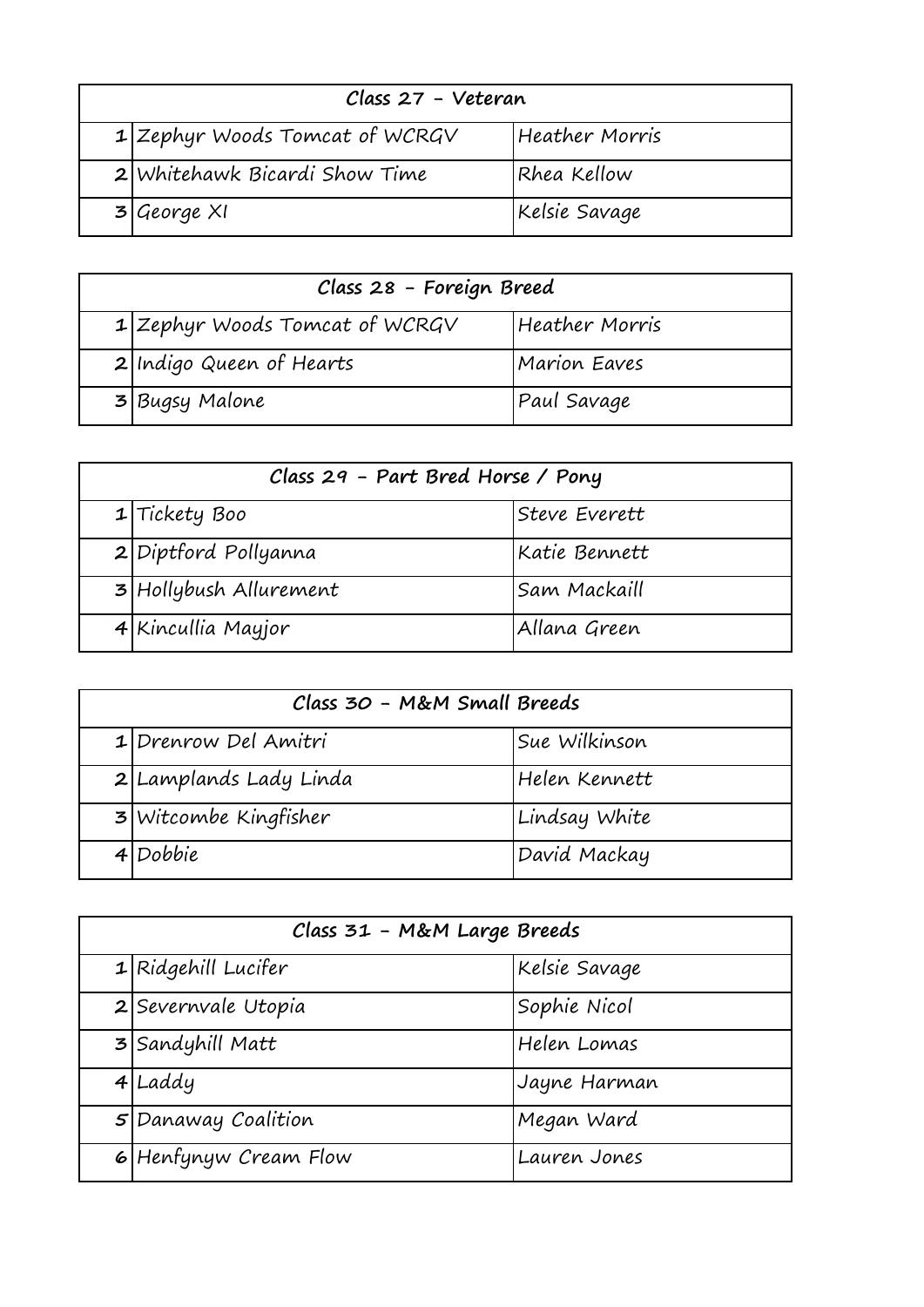| Class 32 - In-hand Pony |                           |              |  |
|-------------------------|---------------------------|--------------|--|
|                         | $1$  Hollybush Allurement | Sam Mackaill |  |
|                         | $2$ Picasso               | Leah Griffin |  |

| Class 33 - In-hand Horse |                                |               |
|--------------------------|--------------------------------|---------------|
|                          | $1$ Diptford Pollyanna         | Katie Bennett |
|                          | 2 White Hawk Bicardi Show Time | Rhea Kellow   |

| Class 34 - Yearling |                      |               |
|---------------------|----------------------|---------------|
|                     | 1 Tickerty Boo       | Steve Everett |
|                     | 2 Drenrow Del Amitri | Sue Wilkinson |
|                     | 3 Severnvale Utopia  | Sophie Nicol  |
|                     | 4 Ridgehill Lucifer  | Kelsie Savage |

| Class 35 - Two Year Olds |                                 |                     |
|--------------------------|---------------------------------|---------------------|
|                          | $1$ Penclose Gift               | Freddie Deacon      |
|                          | $2 R$ udie                      | Lisa Fowler         |
|                          | <b>3</b> Indigo Queen of Hearts | <b>Marion Eaves</b> |
|                          | $4$ Laddy                       | Jayne Harman        |
|                          | $5$  Kincullia Mayjor           | Allana Green        |
|                          | 6 Sandyhill Matt                | Helen Lomas         |
|                          | 7 Lamplands Lady Linda          | Helen Kennett       |
|                          | 8 Rivulet Windy Miller          | Lindsay White       |
| 9                        | Bugsy Malone                    | Paul Savage         |

| Class 36 - Coloured |                         |                  |
|---------------------|-------------------------|------------------|
|                     | $1$ Witcombe Kingfisher | Lindsay White    |
|                     | $2$ Picasso             | Leah Griffin     |
|                     | 3 Mignon Yorick         | Courtney Strange |
|                     | 4 Bugsy Malone          | Paul Savage      |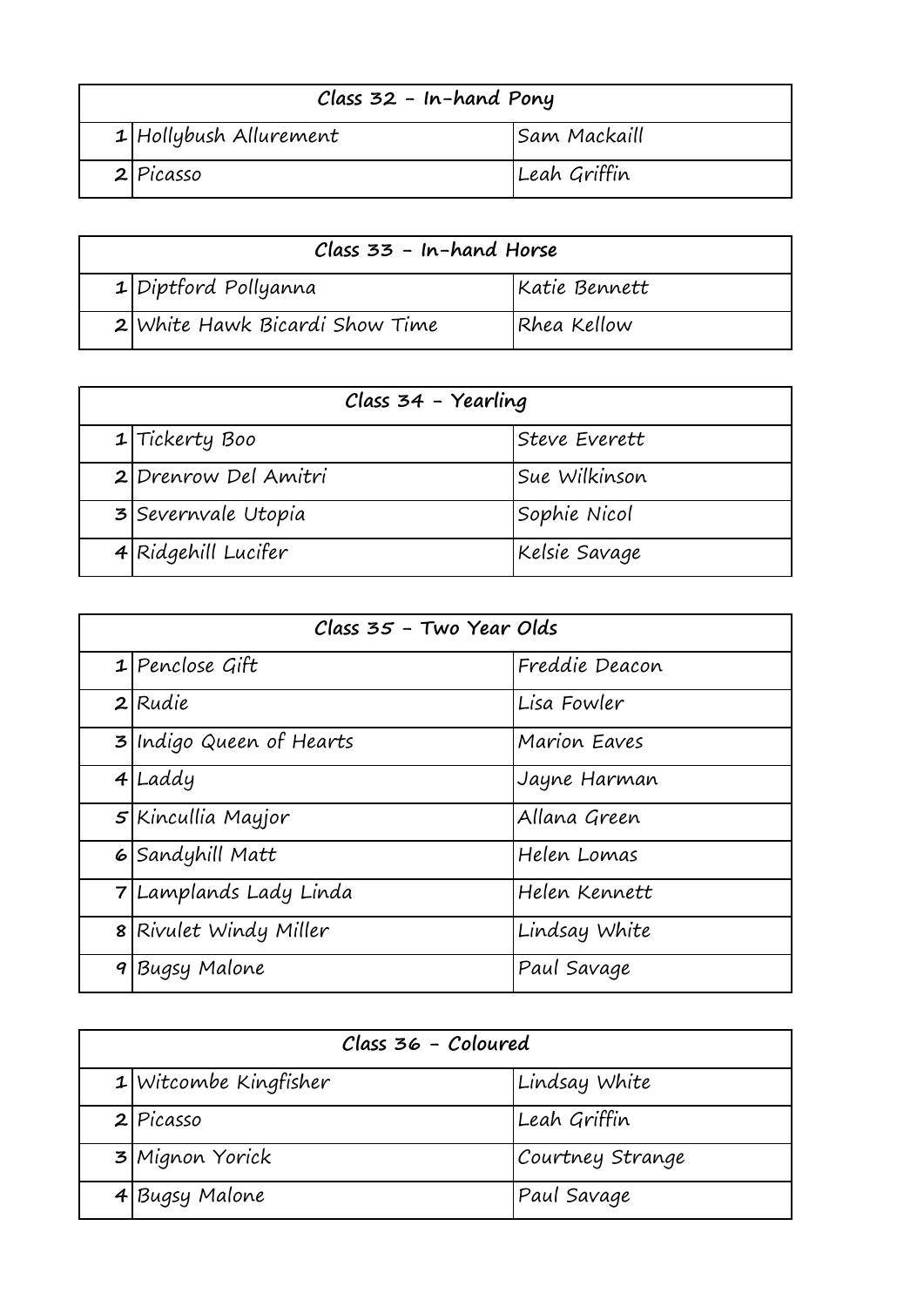| Class 37 - Alternative Colour |                        |                |  |
|-------------------------------|------------------------|----------------|--|
|                               | 1 Tickerty Boo         | lSteve Everett |  |
|                               | 2 Lamplands Lady Linda | Helen Kennett  |  |

| $Class 38 - Foals$ |                          |               |
|--------------------|--------------------------|---------------|
|                    | 1 Penclose Bonnie Maid   | Carol Isaac   |
|                    | 2 Cosford Wensum         | Michelle Cook |
|                    | 3 Drenrow East 17        | Sue Wilkinson |
|                    | 4 Cosford Derron         | Michelle Cook |
|                    | 5 Carless Lion King      | Sammi Gowen   |
|                    | 6 Four Seasons The Groom | Emma Lomas    |

| In Hand Championship |                           |               |
|----------------------|---------------------------|---------------|
|                      | <b>Ch</b> Cosford Wensum  | Michelle Cook |
|                      | R Ch Penclose Bonnie Maid | Carol Isaac   |

| Class 39 New Combination |                |  |
|--------------------------|----------------|--|
| 1 Broadgrove Maydream    | Addy Fowler    |  |
| $2$ $Jill$               | Irena Orchard  |  |
| $3$ Patricia's Delight   | Jules Harrison |  |

| Class 41 Novice LR & FR |                             |                |
|-------------------------|-----------------------------|----------------|
|                         | 1 Henri George of Catchpool | Olivia Hawker  |
|                         | 2 Newoak Lightening Sprite  | Daisy Ovens    |
|                         | 3 Riccalton Leader          | Izzy Henry     |
|                         | 4 Dobbie                    | Eiliidh Mackay |

| Class 42 Open LR            |               |  |
|-----------------------------|---------------|--|
| 1 Henri George of Catchpool | Olivia Hawker |  |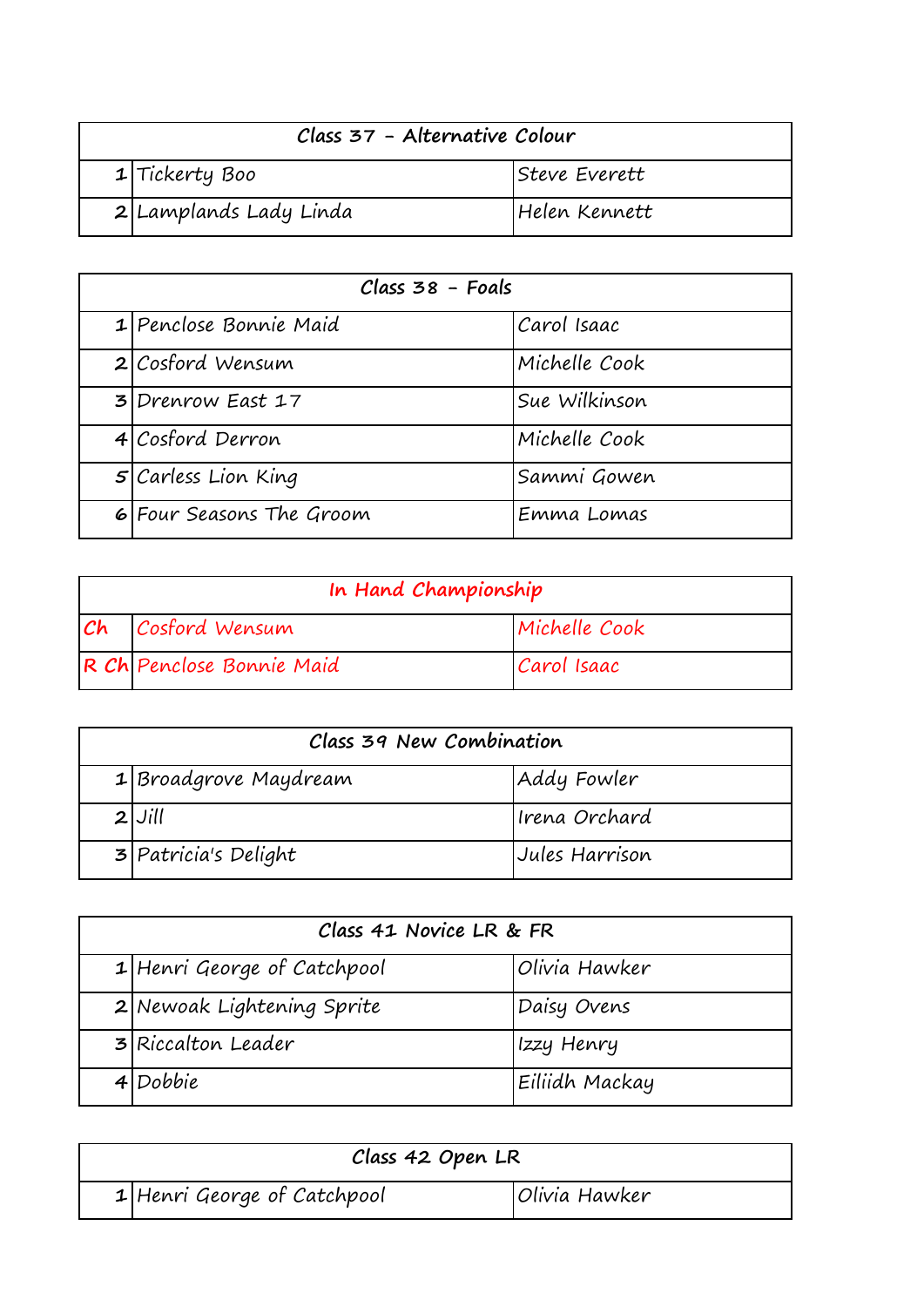| Class 43 Open FR           |             |
|----------------------------|-------------|
| 2 Newoak Lightening Sprite | Daisy Ovens |

| New Combination Championship |                               |             |
|------------------------------|-------------------------------|-------------|
|                              | Ch Broadgrove Maydream        | Addy Fowler |
|                              | R Ch Newoak Lightening Sprite | Daisy Ovens |

| Show / Show Hunter Pony |                       |                  |
|-------------------------|-----------------------|------------------|
|                         | 1 Broadgrove Maydream | Addy Fowler      |
|                         | 2 Bunny               | Daisy Ovens      |
|                         | 3 Broadgrove Showman  | Ellie Harrington |

| Ridden Horse |                      |               |
|--------------|----------------------|---------------|
|              | $1$ H's Bellatrix    | Anna Matthews |
|              | 2 Patricia's Delight | Simone White  |

| Small Breeds         |  |              |  |
|----------------------|--|--------------|--|
| $1$ Riccalton Leader |  | Megan Drower |  |

| Riding Club Horse/Pony |                        |               |
|------------------------|------------------------|---------------|
|                        | $1$ Patricia's Delight | Simone White  |
|                        | $2$ $Jill$             | Irena Orchard |

| Part Bred                           |                      |                  |
|-------------------------------------|----------------------|------------------|
|                                     | 1 Bunny              | Daisy Ovens      |
|                                     | 2 Broadgrove Showman | Ellie Harrington |
| 3 Patrica's Delight<br>Simone White |                      |                  |
|                                     |                      |                  |
| M&M Large Breed                     |                      |                  |